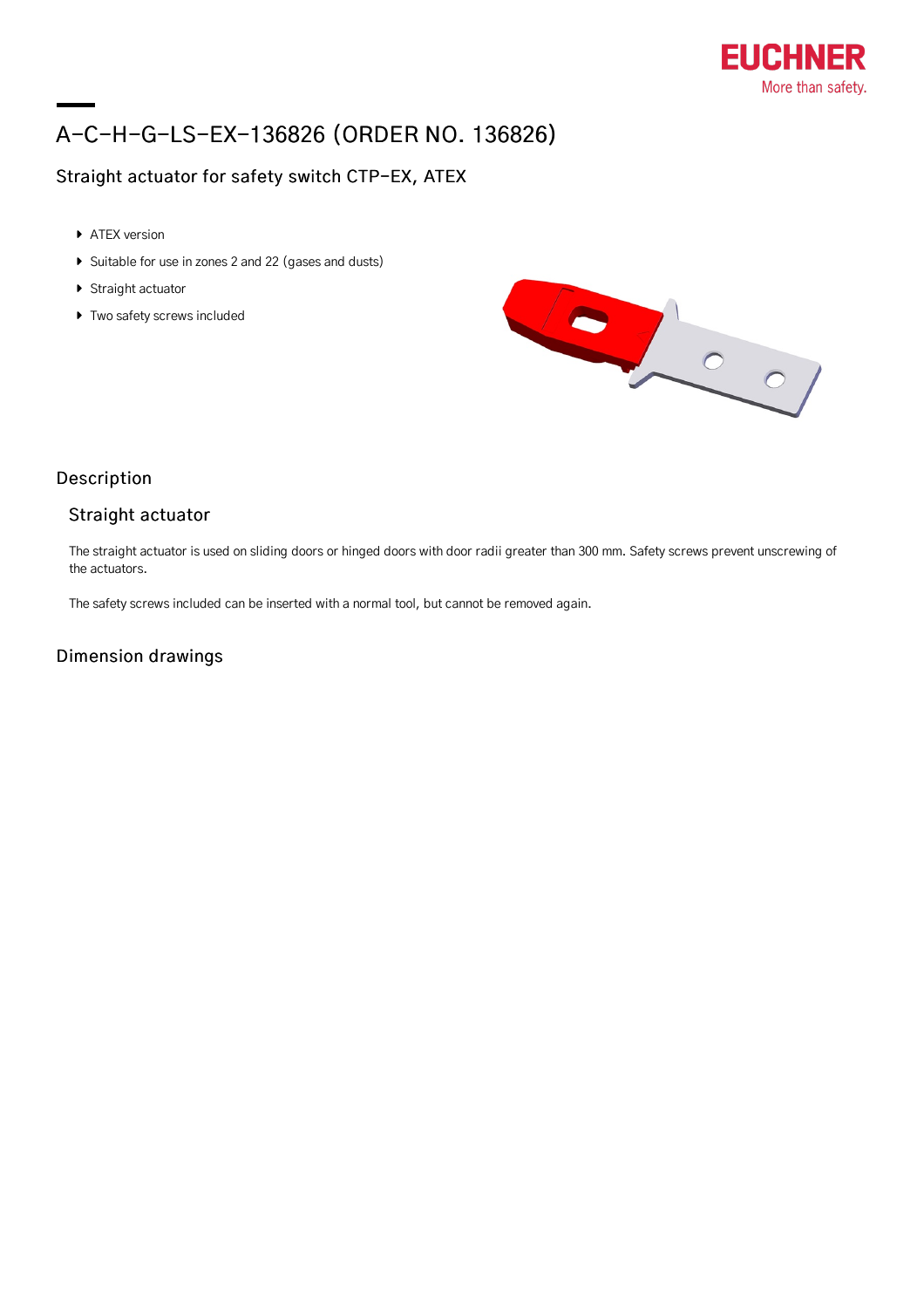

- 1 2x non-removable screws M5 included
- 2 Min. door radii

# Technical data

Approvals



# Electrical connection ratings

Power supply **imaging the contract of the contract of the contract of the contract of the contract of the contract of the contract of the contract of the contract of the contract of the contract of the contract of the cont** 

Mechanical values and environment